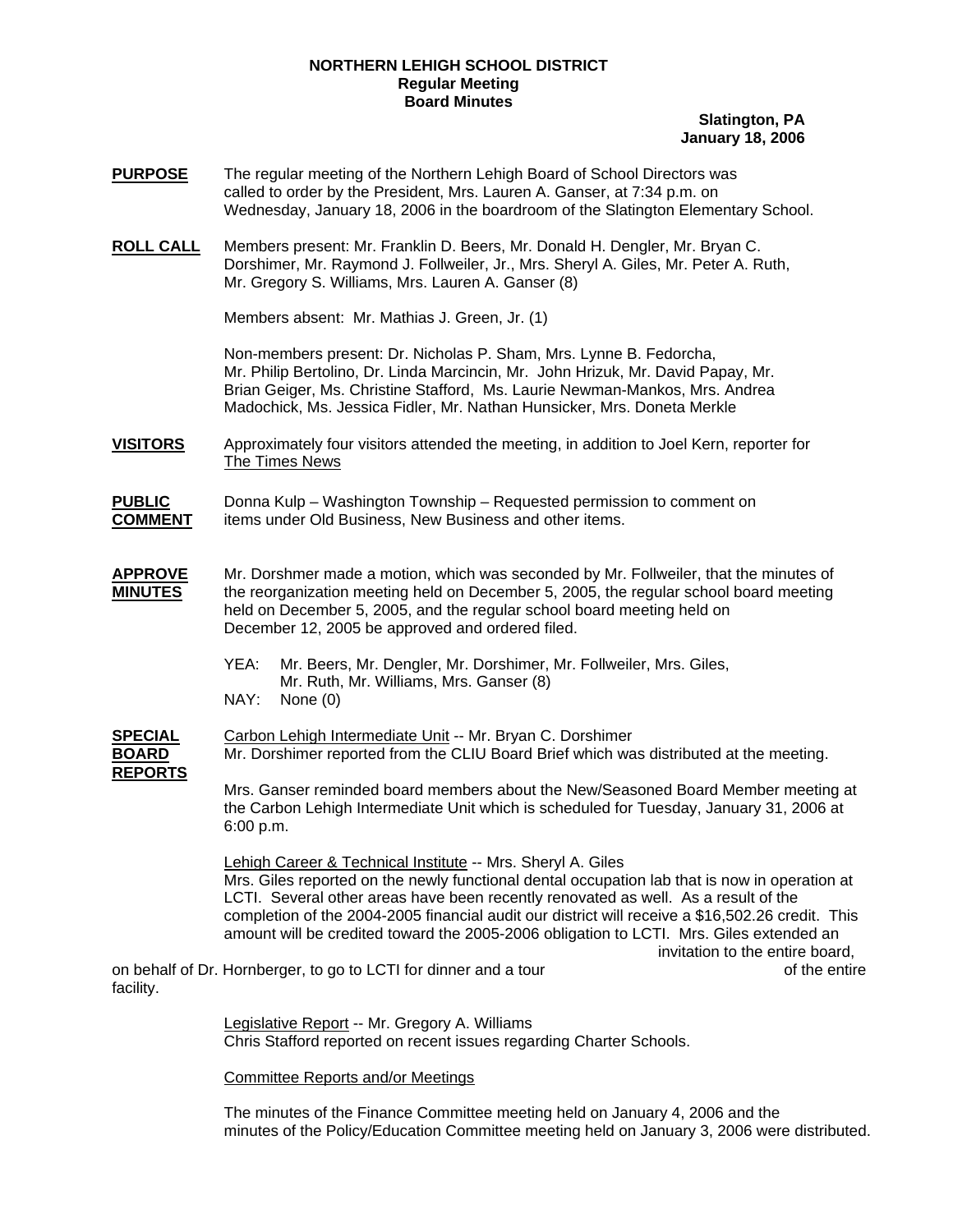| <b>SPECIAL</b><br><b>BOARD</b><br><b>REPORTS</b>                                                             | Student Representatives Report -- Ms. Jessica Fidler and Mr. Nathan Hunsicker reported<br>from their report which was distributed to all board members.                                                                                                                                             |            |                                         |                                         |                                                                    |                                                                                            |  |  |
|--------------------------------------------------------------------------------------------------------------|-----------------------------------------------------------------------------------------------------------------------------------------------------------------------------------------------------------------------------------------------------------------------------------------------------|------------|-----------------------------------------|-----------------------------------------|--------------------------------------------------------------------|--------------------------------------------------------------------------------------------|--|--|
| (Con't.)                                                                                                     | Federal and Other Programs -- Mrs. Lynne B. Fedorcha<br>Mrs. Fedorcha reported from her Director of Curriculum and Instruction Report which was<br>distributed at the meeting. She displayed a keystone (second one the district has received)<br>which indicates meeting Adequate Yearly Progress. |            |                                         |                                         |                                                                    |                                                                                            |  |  |
|                                                                                                              | Superintendent's Report -- Dr. Nicholas P. Sham, Sr.<br>A discussion about the Board/Administrative Retreat. It was decided to keep the dates originally<br>chosen, i.e., Friday, March 31 and Saturday, April 1.                                                                                   |            |                                         |                                         |                                                                    |                                                                                            |  |  |
|                                                                                                              | Dr. Sham called upon Brian Geiger to give the board an update on the wind damage from the<br>recent storm.                                                                                                                                                                                          |            |                                         |                                         |                                                                    |                                                                                            |  |  |
| <b>Appoint Brian</b><br>Geiger As<br>Representative Committee.<br>To Community<br><b>Bridge</b><br>Committee | Mr. Williams made a motion, which was seconded by Mr. Follweiler, that the Board of Education<br>approves to appoint Mr. Brian Geiger as the district representative to the Community Bridge                                                                                                        |            |                                         |                                         |                                                                    |                                                                                            |  |  |
|                                                                                                              | YEA:<br>NAY:                                                                                                                                                                                                                                                                                        | None $(0)$ |                                         | Mr. Ruth, Mr. Williams, Mrs. Ganser (8) | Mr. Beers, Mr. Dengler, Mr. Dorshimer, Mr. Follweiler, Mrs. Giles, |                                                                                            |  |  |
| Executive<br>Session                                                                                         | An Executive Session was held at 6:45 p.m. in the Superintendent's Office to discuss personnel<br>issues. The meeting was continued after the board meeting to discuss negotiations.                                                                                                                |            |                                         |                                         |                                                                    |                                                                                            |  |  |
| <b>PERSONNEL</b>                                                                                             |                                                                                                                                                                                                                                                                                                     |            | approves the following personnel items: |                                         |                                                                    | Mr. Follweiler made a motion, which was seconded by Mr. Beers, that the Board of Education |  |  |
| Retirement<br>Jim Tkach                                                                                      | Accept the of retirement request of James Tkach from his position as social<br>studies teacher in the senior high school effective the end of the 2005-2006 school year.<br>Mr. Tkach has worked in the Northern Lehigh School District for 14 years.                                               |            |                                         |                                         |                                                                    |                                                                                            |  |  |
| Ronald<br>Klevenhagen                                                                                        | Accept the retirement request of Ronald Klevenhagen from his position as<br>Earned Income Tax Officer effective February 28, 2006. Mr. Klevenhagen has worked in the<br>Northern Lehigh School District for 8 1/2 years.                                                                            |            |                                         |                                         |                                                                    |                                                                                            |  |  |
| Family<br>Medical<br>Leave<br>Requests                                                                       | Approve the request of employee number 25 to take a Family Medical<br>Leave of Absence beginning January 3, 2006 and continue for twelve calendar weeks.                                                                                                                                            |            |                                         |                                         |                                                                    |                                                                                            |  |  |
| Substitutes<br>Instructional<br>and                                                                          | Approve the following substitute teacher for the 2005-2006 school year at the 2005-2006 substitute<br>teacher rates of \$80.00 for 1-10 non-consecutive days; \$90.00 for 11-20 non-consecutive days;<br>\$105.00 for 21+ non-consecutive days: Kimberly Kuhns - Elementary                         |            |                                         |                                         |                                                                    |                                                                                            |  |  |
| Salary<br>Adjustment<br>of the                                                                               | Acknowledge the following teacher who has completed the requirements per the Collective<br>Bargaining Agreement that would entitle him to a salary increase<br>for the second semester<br>2005-2006 school year:                                                                                    |            |                                         |                                         |                                                                    |                                                                                            |  |  |
|                                                                                                              | Jonathan DeFrain<br>From:<br>To:                                                                                                                                                                                                                                                                    |            | Step 2B<br>Step $2B+24$                 | \$38,200<br>\$38,900                    |                                                                    |                                                                                            |  |  |
| Induction<br>Program                                                                                         | Approve the following teacher in the Northern Lehigh School District Induction Program<br>beginning January 2006 and continuing until January 2007:                                                                                                                                                 |            |                                         |                                         |                                                                    |                                                                                            |  |  |
|                                                                                                              | <b>Helping Teacher</b>                                                                                                                                                                                                                                                                              |            |                                         | Inductee                                |                                                                    | <b>Stipend</b>                                                                             |  |  |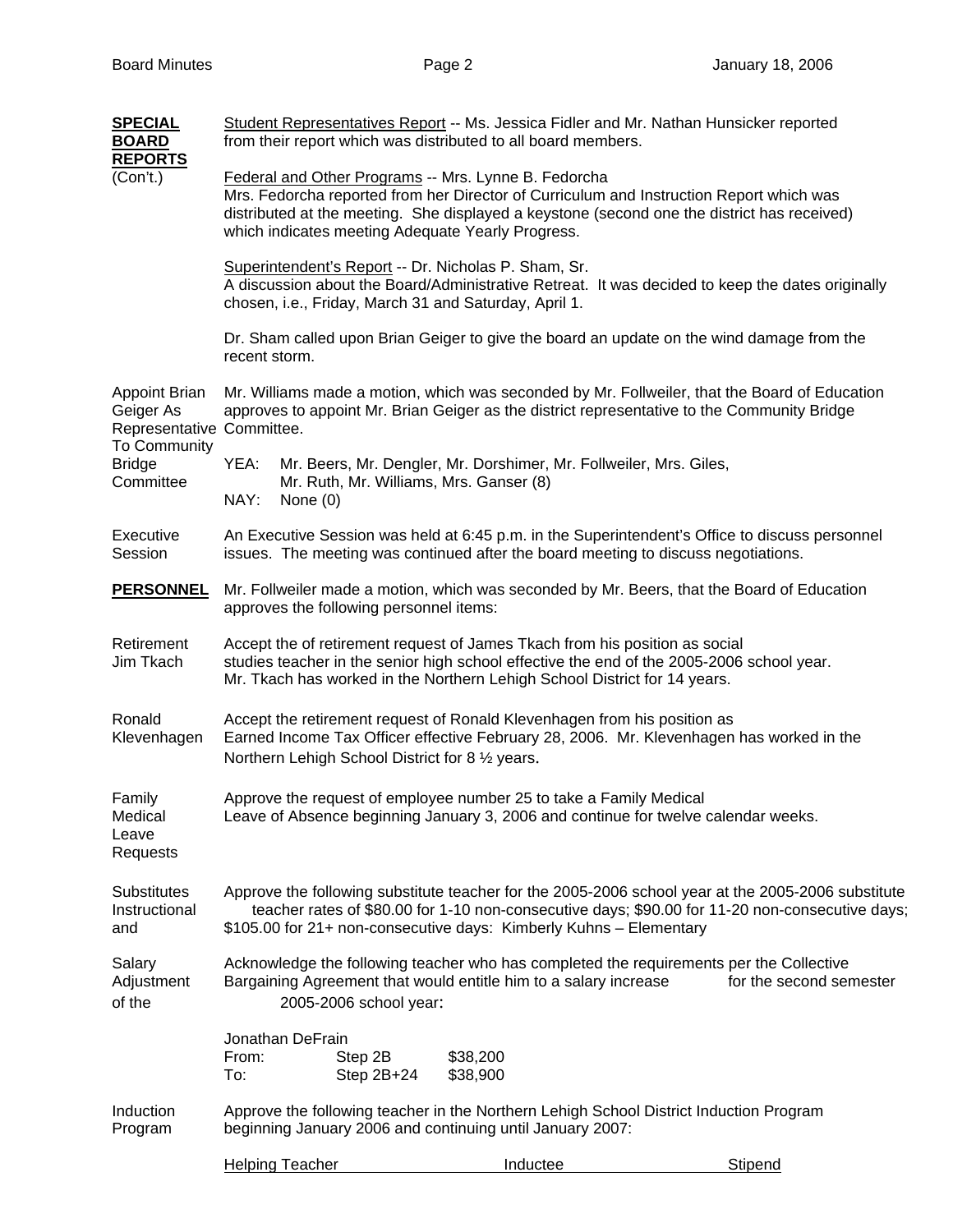| <u>PERSONNEL</u>                                              |                                                                                                                                                                                                                                                                                                                                         | Theresa Lobach                                        | Amanda Gerhard                                                                                                                                                                                                                          | \$750.00 |  |  |  |
|---------------------------------------------------------------|-----------------------------------------------------------------------------------------------------------------------------------------------------------------------------------------------------------------------------------------------------------------------------------------------------------------------------------------|-------------------------------------------------------|-----------------------------------------------------------------------------------------------------------------------------------------------------------------------------------------------------------------------------------------|----------|--|--|--|
| (Con't.)<br>Leave<br><b>Without Pay</b>                       | Approve the request of Kristie Croll, Title I teacher, to take an unpaid leave of absence<br>for the week of October 30, 2006 through November 3, 2006. Her request will not<br>be considered a precedent for future requests per correspondence received from<br>the Northern Lehigh Education Association.                            |                                                       |                                                                                                                                                                                                                                         |          |  |  |  |
|                                                               | YEA:<br>NAY:                                                                                                                                                                                                                                                                                                                            | Mr. Ruth, Mr. Williams, Mrs. Ganser (8)<br>None $(0)$ | Mr. Beers, Mr. Dengler, Mr. Dorshimer, Mr. Follweiler, Mrs. Giles,                                                                                                                                                                      |          |  |  |  |
| <b>POLICY</b>                                                 | Mr. Dorshimer made a motion, which was seconded by Mr. Dengler, that the Board<br>of Education approves the following items listed under Policy:                                                                                                                                                                                        |                                                       |                                                                                                                                                                                                                                         |          |  |  |  |
| <b>Board Policy</b><br>2 <sup>nd</sup> Reading                | Approve to adopt school board policy #011 - Local Board Procedures - Board<br>Governance Standards/Code of Conduct as recommended by the Pennsylvania<br>School Boards Association, after second reading. It is also recommended that the<br>board approves to reaffirm these standards and code of conduct in January of each<br>year. |                                                       |                                                                                                                                                                                                                                         |          |  |  |  |
| Policy #011                                                   |                                                                                                                                                                                                                                                                                                                                         |                                                       |                                                                                                                                                                                                                                         |          |  |  |  |
| <b>Board Policy</b><br>1 <sup>st</sup> Reading<br>Policy #623 | Approve to adopt new school board policy #623 - Finances - Credit Cards, as<br>presented after first reading.                                                                                                                                                                                                                           |                                                       |                                                                                                                                                                                                                                         |          |  |  |  |
| Policy #137                                                   | Approve revisions to existing school board policy #137 - Programs - In-Home<br>Instruction, as presented after first reading.                                                                                                                                                                                                           |                                                       |                                                                                                                                                                                                                                         |          |  |  |  |
| Policy #404                                                   | Approve revisions to existing school board policy #404 - Professional Employees -<br>Employment of Professional Employees, as presented after first reading.                                                                                                                                                                            |                                                       |                                                                                                                                                                                                                                         |          |  |  |  |
|                                                               | YEA:<br>NAY:                                                                                                                                                                                                                                                                                                                            | Mr. Ruth, Mr. Williams, Mrs. Ganser (8)<br>None $(0)$ | Mr. Beers, Mr. Dengler, Mr. Dorshimer, Mr. Follweiler, Mrs. Giles,                                                                                                                                                                      |          |  |  |  |
| Conferences<br>Education                                      | Mrs. Giles made a motion, which was seconded by Mr. Williams, that the Board of<br>approves the following conferences:                                                                                                                                                                                                                  |                                                       |                                                                                                                                                                                                                                         |          |  |  |  |
|                                                               | Christine Stafford - 51 <sup>st</sup> Annual Conference & Exhibit - Sponsored by PA Association of<br>School Business Officials - March 7-10, 2006 - Hershey, PA - Registration: \$235.00,<br>Meals: \$240.00, Lodging: \$389.13 - Total Approximate Cost: \$864.13.00 - Funding -<br><b>Business Office</b>                            |                                                       |                                                                                                                                                                                                                                         |          |  |  |  |
|                                                               | Rhonda Frantz - ACAPA Spring Conference - Sponsored by ACAPA -<br>March 22-24, 2006 - Hershey, PA - Registration: \$170.00, Meals: \$10.00,<br>Travel: \$72.00, Lodging: \$246.00 - Total Approximate Cost: \$498.00 - Funding -<br><b>Business Office</b>                                                                              |                                                       |                                                                                                                                                                                                                                         |          |  |  |  |
|                                                               | Heather Tift – ACAPA Spring Conference – Sponsored by ACAPA –<br>March 22-24, 2006 - Hershey, PA - Registration: \$170.00, Meals: \$10.00,<br>Lodging: \$246.00 - Total Approximate Cost: \$426.00 - Funding - Business<br>Office                                                                                                       |                                                       |                                                                                                                                                                                                                                         |          |  |  |  |
|                                                               |                                                                                                                                                                                                                                                                                                                                         |                                                       | Laurie Newman-Mankos - Reading Apprenticeship Conference - Sponsored by:<br>West Ed - March 2-5, 2006 - Rockville, MD - Travel: \$150.00, Meals: \$72.00,<br>Lodging: \$328.00 - Total Approximate Cost: \$550.00 - Funding - Title IIA |          |  |  |  |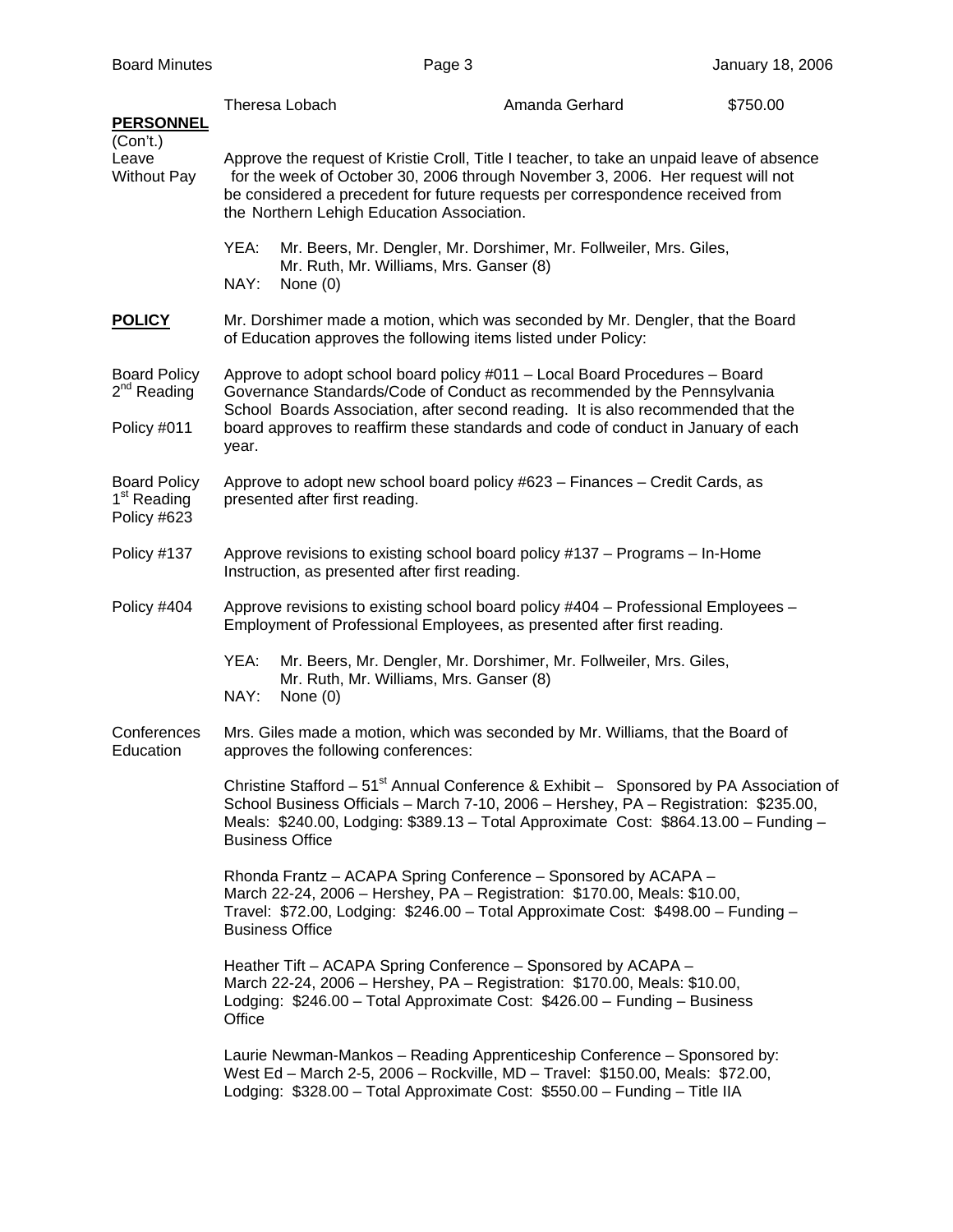| <u>POLICY</u>                                                       |         |                                                                                                                                                                                                  |                                                                                                                                                                                                                                                                                               |  |  |  |  |
|---------------------------------------------------------------------|---------|--------------------------------------------------------------------------------------------------------------------------------------------------------------------------------------------------|-----------------------------------------------------------------------------------------------------------------------------------------------------------------------------------------------------------------------------------------------------------------------------------------------|--|--|--|--|
| (Con't.)                                                            |         | Linda Thompson - PA School Counselor's Association Annual Conference -<br>Sponsored by PA School Counselors Assoc. - March 2-3, 2006 - Hershey, PA -                                             |                                                                                                                                                                                                                                                                                               |  |  |  |  |
|                                                                     |         |                                                                                                                                                                                                  | Registration: \$265.00, Travel: \$40.00, Lodging: \$98.79 - Total Approximate Cost:<br>\$403.79 - Funding - Peters Elementary Budget                                                                                                                                                          |  |  |  |  |
|                                                                     |         | John Fidelibus - Student Discipline Issues In Pennsylvania - Sponsored<br>by Lorman Education Services - March 15, 2006 - Bethlehem, PA - Registration<br>\$269.00 - Funding: Senior High Budget |                                                                                                                                                                                                                                                                                               |  |  |  |  |
|                                                                     | Title I | Sponsored                                                                                                                                                                                        | Lynne Fedorcha - PA Federal Program Coordinators Annual Conference -<br>by PA Association of Federal Program<br>Coordinators - April 2-5, 2006 - Hershey, PA - Registration: \$300.00, Travel: \$76.50,<br>Approximate Cost: \$773.50 - Funding:<br>Meals: \$40.00, Lodging: \$357.00 - Total |  |  |  |  |
|                                                                     |         |                                                                                                                                                                                                  | Sharon Karpiszin - Tides of Change - Sponsored by Carbon Lehigh Intermediate Unit<br>- March 7 and 8, 2006 - Registration: \$200.00 - Funded through the Peters<br>Elementary budget.                                                                                                         |  |  |  |  |
| Amend<br>Motion                                                     |         | Mr. Ruth made a motion to amend the previous motion to include conference<br>Item 3 as long as lodging is removed from that item. Mrs. Giles seconded his<br>motion.                             |                                                                                                                                                                                                                                                                                               |  |  |  |  |
| Vote On<br>Amendment                                                |         | YEA:<br>NAY:                                                                                                                                                                                     | Mr. Beers, Mr. Dengler, Mr. Dorshimer, Mr. Follweiler, Mrs. Giles,<br>Mr. Ruth, Mr. Williams, Mrs. Ganser (8)<br>None $(0)$                                                                                                                                                                   |  |  |  |  |
| Vote On<br>Main Motion                                              |         | YEA:<br>NAY:                                                                                                                                                                                     | Mr. Beers, Mr. Dengler, Mr. Dorshimer, Mr. Follweiler, Mrs. Giles,<br>Mr. Ruth, Mr. Williams, Mrs. Ganser (8)<br>None $(0)$                                                                                                                                                                   |  |  |  |  |
| <b>CURRICU-</b><br><u>LUM AND</u><br><b>INSTRUC-</b><br><u>TION</u> |         | Mr. Ruth shared his experiences with the board from his visit to several schools on<br>January 16.                                                                                               |                                                                                                                                                                                                                                                                                               |  |  |  |  |
| OLD<br><b>BUSINESS</b>                                              |         |                                                                                                                                                                                                  | Mrs. Ganser reminded everyone about "Meet the School Board Members Night" on<br>January 26 at 6:30 p.m. at the Presbyterian Church on Route 873.                                                                                                                                              |  |  |  |  |
|                                                                     |         | Mr. Ruth wanted to know if the district was moving forward on the Development<br>Office.                                                                                                         |                                                                                                                                                                                                                                                                                               |  |  |  |  |
|                                                                     |         | Mr. Follweiler asked if the administration was aware that the handicapped parking at<br>the senior high school was plowed shut with snow.                                                        |                                                                                                                                                                                                                                                                                               |  |  |  |  |
|                                                                     |         | technology.                                                                                                                                                                                      | Mr. Beers wanted to know if the district was considering Adult Education classes for                                                                                                                                                                                                          |  |  |  |  |
| <b>PUBLIC</b><br><u>COMMENT</u>                                     |         |                                                                                                                                                                                                  | Donna Kulp – Washington Township -- She wanted to know the status on the<br>cameras that are being installed in the school busses. She also wanted to know if<br>there was any data collected regarding the permanent substitutes in our schools.                                             |  |  |  |  |
|                                                                     |         |                                                                                                                                                                                                  | Mrs. Giles wanted to know if the cameras installed on the busses were paid for by                                                                                                                                                                                                             |  |  |  |  |

the district. Some discussion ensued with regard to cameras on our school busses.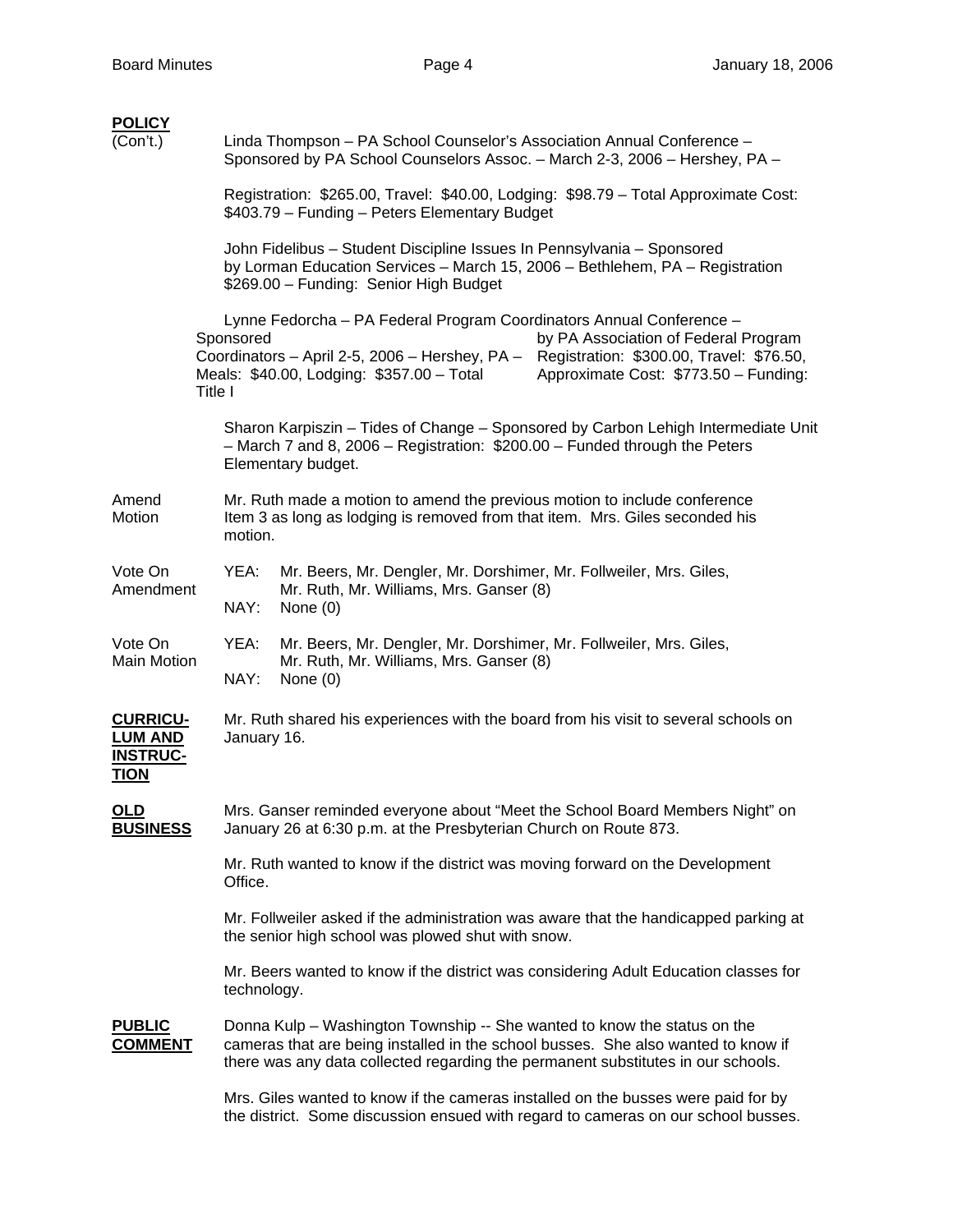## **NEW BUSINESS** State Mr. Dorshimer made a motion, which was seconded by Mr. Beers, that the Northern Lehigh Ethics School District Board of School Directors designates Doneta J. Merkle to receive and file Commission Form SEC-1, Statement of Financial Interests from the Northern Lehigh School District Board members and designated employees as required by law, and the Northern Lehigh School District Board of Directors requires: the Superintendent, Director of Curriculum and Instruction, Director of Special Education, Business Manager, Director of Support Services, District Solicitor, Elementary Principals, Middle School Principal, High School/Middle School Assistant Principal, High School Principal, Technology Coordinator, Assistant Technology Coordinator, Food Services Director, and School Psychologists to file Form SEC-1, as required by the regulations of the State Ethics Commission. YEA: Mr. Beers, Mr. Dengler, Mr. Dorshimer, Mr. Follweiler, Mrs. Giles, Mr. Ruth, Mr. Williams, Mrs. Ganser (8) NAY: None (0) Mr. Dorshimer asked for some facts on the alarms that have been going off within the buildings causing the police department to be dispatched to the schools. Dr. Sham explained the situation. Mr. Ruth asked if the board would be getting the board minutes from the first meeting by the time the second meeting is held. **PUBLIC** Donna Kulp – Washington Township – Wanted to know why the early dismissal times **COMMENT** were not on the scroll on the district's web page. Mr. Williams asked if someone could be trained as a backup to put early dismissal information on the web page. Mr. Follweiler asked if there was any board policy as to when teachers are dismissed on early dismissal days. **FINANCIAL** Mr. Beers made a motion, which was seconded by Mr. Follweiler, that the Board of Education approves the following items listed under Financial: Treasurer's Approve the report of the Treasurer, Mr. Ruth, as presented for the month of December 2005. Report Reports All board members received the December 2005 Revenue and Expenditure Reports (Info Only) for the Cafeteria, General, and Capital Reserve Funds, as presented. General Fund Approve payment of General Fund bills for the months of December 2005 and January 2006. Bills NLHS Student Approve the Northern Lehigh High School Student Activities Account and Activities Acct. Scholarship Fund Statements for the month of December 2005. Fund **Statement** NLMS Student Approve the Northern Lehigh Middle School Student Activities Account Fund Statement Activities Acct. for the month of December 2005. Fund